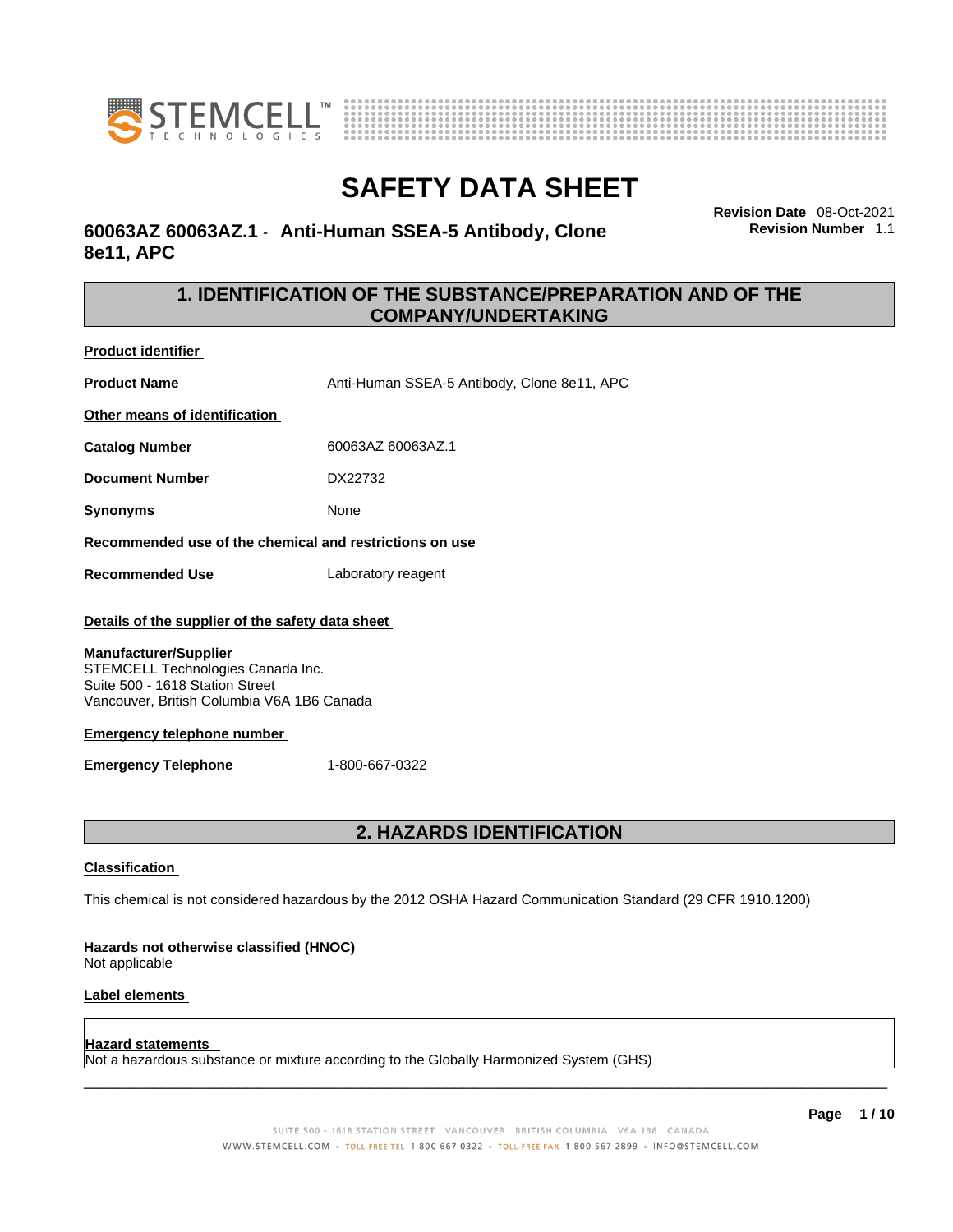



## \_\_\_\_\_\_\_\_\_\_\_\_\_\_\_\_\_\_\_\_\_\_\_\_\_\_\_\_\_\_\_\_\_\_\_\_\_\_\_\_\_\_\_\_\_\_\_\_\_\_\_\_\_\_\_\_\_\_\_\_\_\_\_\_\_\_\_\_\_\_\_\_\_\_\_\_\_\_\_\_\_\_\_\_\_\_\_\_\_\_\_\_\_ **Revision Date** 08-Oct-2021 **60063AZ 60063AZ.1** - **Anti-Human SSEA-5 Antibody, Clone 8e11, APC**

The product contains no substances which at their given concentration, are considered to be hazardous to health.

**Appearance** Clear **Physical state** Liquid **Odor** No data available

**Revision Number** 1.1

**Other Information** 

Not applicable

**Unknown acute toxicity** 0 % of the mixture consists of ingredient(s) of unknown toxicity

0 % of the mixture consists of ingredient(s) of unknown acute oral toxicity

0 % of the mixture consists of ingredient(s) of unknown acute dermal toxicity

0 % of the mixture consists of ingredient(s) of unknown acute inhalation toxicity (gas)

0 % of the mixture consists of ingredient(s) of unknown acute inhalation toxicity (vapor)

0 % of the mixture consists of ingredient(s) of unknown acute inhalation toxicity (dust/mist)

### **3. COMPOSITION/INFORMATION ON INGREDIENTS**

### **Substance**

Not applicable.

### **Mixture**

Not a hazardous substance or mixture according to the Globally Harmonized System (GHS)

\*The exact percentage (concentration) ofcomposition has been withheld as a trade secret.

### **4. FIRST AID MEASURES**

### **Description of first aid measures**

| <b>Inhalation</b>   | Remove to fresh air.                                                                                                    |
|---------------------|-------------------------------------------------------------------------------------------------------------------------|
| Eye contact         | Rinse thoroughly with plenty of water for at least 15 minutes, lifting lower and upper eyelids.<br>Consult a physician. |
| <b>Skin contact</b> | Wash skin with soap and water.                                                                                          |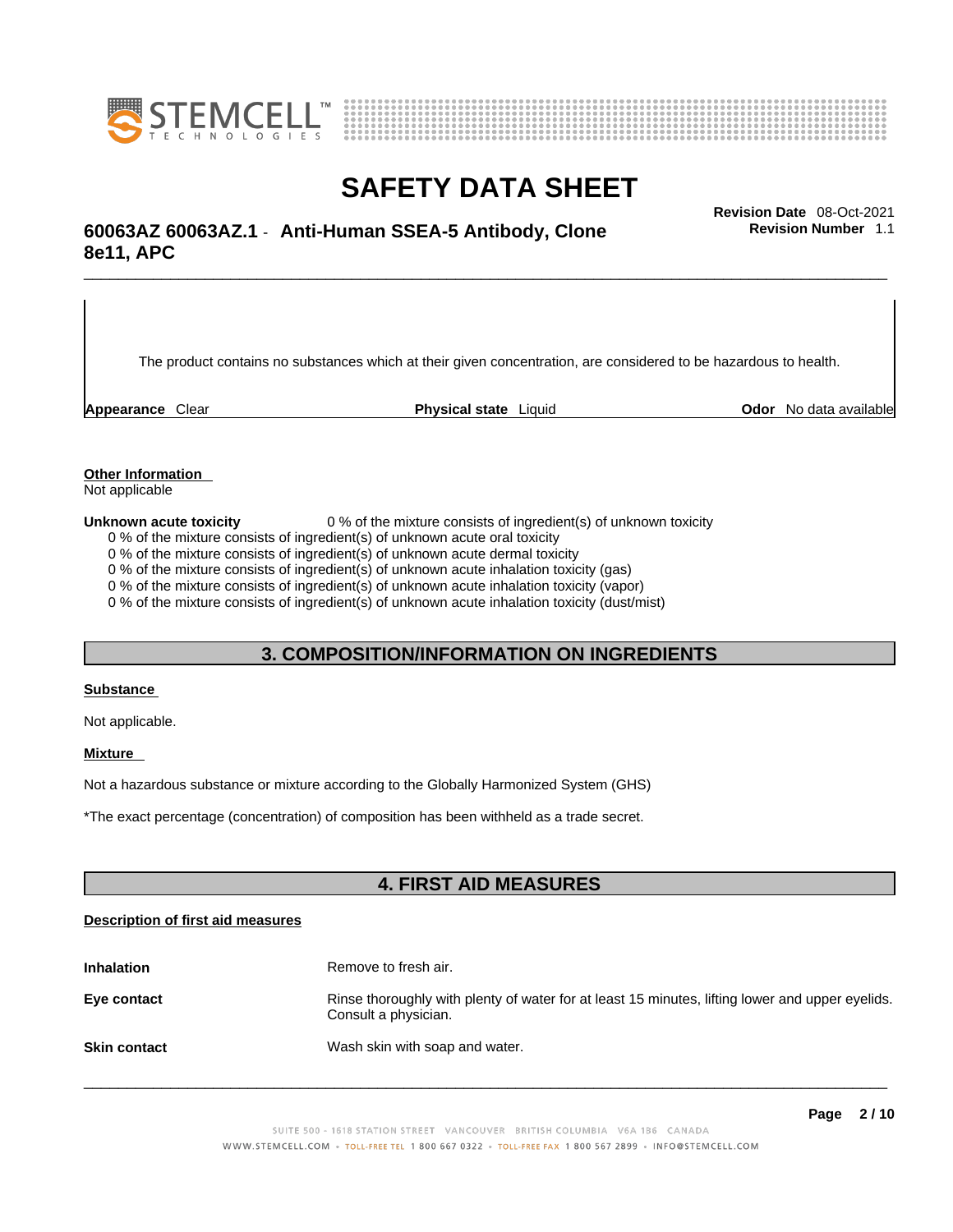



## \_\_\_\_\_\_\_\_\_\_\_\_\_\_\_\_\_\_\_\_\_\_\_\_\_\_\_\_\_\_\_\_\_\_\_\_\_\_\_\_\_\_\_\_\_\_\_\_\_\_\_\_\_\_\_\_\_\_\_\_\_\_\_\_\_\_\_\_\_\_\_\_\_\_\_\_\_\_\_\_\_\_\_\_\_\_\_\_\_\_\_\_\_ **Revision Date** 08-Oct-2021 **60063AZ 60063AZ.1** - **Anti-Human SSEA-5 Antibody, Clone 8e11, APC**

**Ingestion** Clean mouth with water and drink afterwards plenty of water. **Most important symptoms and effects, both acute and delayed Symptoms** No information available. **Indication of any immediate medical attention and special treatment needed Note to physicians** Treat symptomatically. **5. FIRE-FIGHTING MEASURES Suitable Extinguishing Media** Use extinguishing measures that are appropriate to local circumstances and the surrounding environment. **Unsuitable extinguishing media** CAUTION: Use of water spray when fighting fire may be inefficient. **Specific hazards arising from the chemical** No information available. **Explosion data Sensitivity to Mechanical Impact** None. **Sensitivity to Static Discharge** None. **Special protective equipment for fire-fighters** Firefighters should wear self-contained breathing apparatus and full firefighting turnout gear. Use personal protection equipment.

### **6. ACCIDENTAL RELEASE MEASURES**

| Personal precautions, protective equipment and emergency procedures |                                                       |  |
|---------------------------------------------------------------------|-------------------------------------------------------|--|
| <b>Personal precautions</b>                                         | Ensure adequate ventilation.                          |  |
| <b>Environmental precautions</b>                                    |                                                       |  |
| <b>Environmental precautions</b>                                    | See Section 12 for additional Ecological Information. |  |
| Methods and material for containment and cleaning up                |                                                       |  |
| <b>Methods for containment</b>                                      | Prevent further leakage or spillage if safe to do so. |  |

 $\_$  ,  $\_$  ,  $\_$  ,  $\_$  ,  $\_$  ,  $\_$  ,  $\_$  ,  $\_$  ,  $\_$  ,  $\_$  ,  $\_$  ,  $\_$  ,  $\_$  ,  $\_$  ,  $\_$  ,  $\_$  ,  $\_$  ,  $\_$  ,  $\_$  ,  $\_$  ,  $\_$  ,  $\_$  ,  $\_$  ,  $\_$  ,  $\_$  ,  $\_$  ,  $\_$  ,  $\_$  ,  $\_$  ,  $\_$  ,  $\_$  ,  $\_$  ,  $\_$  ,  $\_$  ,  $\_$  ,  $\_$  ,  $\_$  ,

**Revision Number** 1.1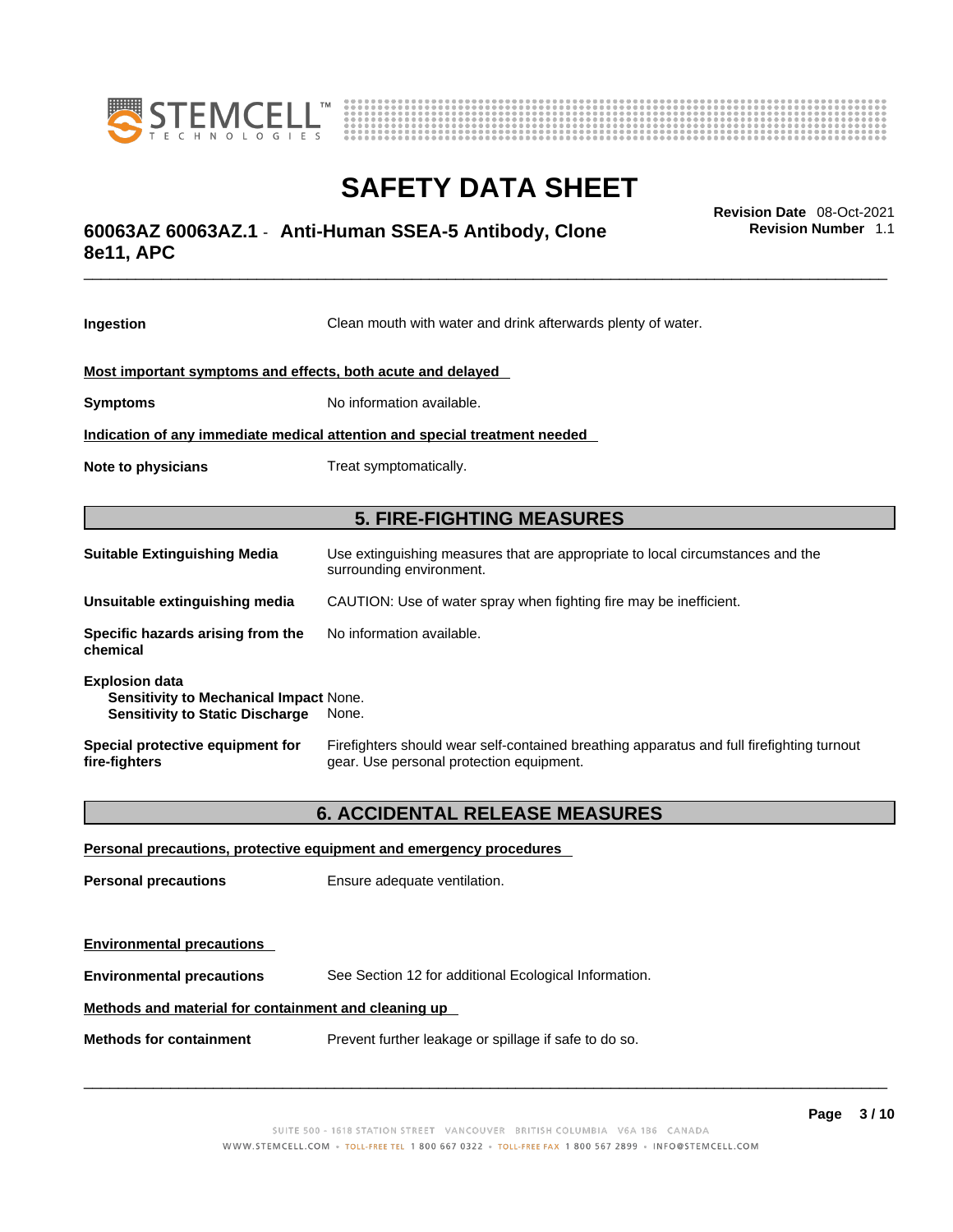



**Revision Number** 1.1

## \_\_\_\_\_\_\_\_\_\_\_\_\_\_\_\_\_\_\_\_\_\_\_\_\_\_\_\_\_\_\_\_\_\_\_\_\_\_\_\_\_\_\_\_\_\_\_\_\_\_\_\_\_\_\_\_\_\_\_\_\_\_\_\_\_\_\_\_\_\_\_\_\_\_\_\_\_\_\_\_\_\_\_\_\_\_\_\_\_\_\_\_\_ **Revision Date** 08-Oct-2021 **60063AZ 60063AZ.1** - **Anti-Human SSEA-5 Antibody, Clone 8e11, APC**

| Methods for cleaning up                | Pick up and transfer to properly labeled containers.                                 |
|----------------------------------------|--------------------------------------------------------------------------------------|
| <b>Prevention of secondary hazards</b> | Clean contaminated objects and areas thoroughly observing environmental regulations. |

### **7. HANDLING AND STORAGE**

| <b>I</b> recaduotis for safe handling                        |                                                                                     |  |
|--------------------------------------------------------------|-------------------------------------------------------------------------------------|--|
| Advice on safe handling                                      | Handle in accordance with good industrial hygiene and safety practice.              |  |
| Conditions for safe storage, including any incompatibilities |                                                                                     |  |
| <b>Storage Conditions</b>                                    | Store in accordance with information listed on the Product Information Sheet (PIS). |  |

### **8. EXPOSURE CONTROLS/PERSONAL PROTECTION**

### **Control parameters**

**Precautions for safe handling**

**Exposure Limits** This product, as supplied, does not contain any hazardous materials with occupational exposure limits established by the region specific regulatory bodies.

### **Appropriate engineering controls**

| <b>Engineering controls</b> | Showers              |
|-----------------------------|----------------------|
|                             | Eyewash stations     |
|                             | Ventilation systems. |

**Individual protection measures, such as personal protective equipment Eye/face protection** No special protective equipment required. **Skin and body protection** No special protective equipment required. **Respiratory protection** No protective equipment is needed under normal use conditions. If exposure limits are exceeded or irritation is experienced, ventilation and evacuation may be required. **General hygiene considerations** Handle in accordance with good industrial hygiene and safety practice.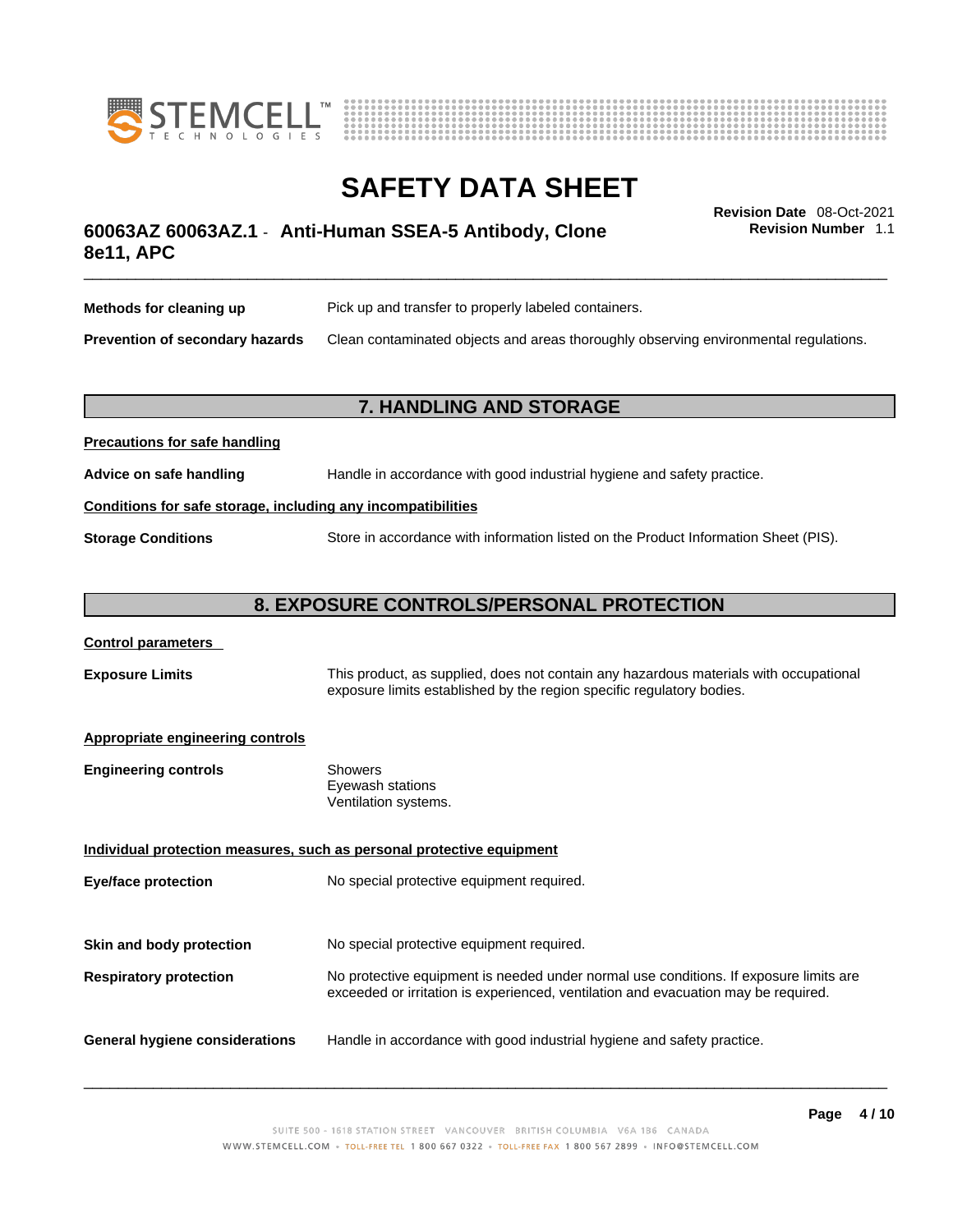



## \_\_\_\_\_\_\_\_\_\_\_\_\_\_\_\_\_\_\_\_\_\_\_\_\_\_\_\_\_\_\_\_\_\_\_\_\_\_\_\_\_\_\_\_\_\_\_\_\_\_\_\_\_\_\_\_\_\_\_\_\_\_\_\_\_\_\_\_\_\_\_\_\_\_\_\_\_\_\_\_\_\_\_\_\_\_\_\_\_\_\_\_\_ **Revision Date** 08-Oct-2021 **60063AZ 60063AZ.1** - **Anti-Human SSEA-5 Antibody, Clone 8e11, APC**

**9. PHYSICAL AND CHEMICAL PROPERTIES Information on basic physical and chemical properties Physical state** Liquid **Appearance** Clear<br> **Color** No int **Color Color Color Color Color Color Color No** data available **Odor Odor No data available**<br> **Odor threshold No data available No data available Explosive properties** No data available **Oxidizing properties** No information available **Other Information Softening point** No information available **Molecular weight** No information available **Molecular formula** No information available<br>**VOC Content (%)** No information available **VOC** Content (%) **Liquid Density** No information available **Bulk density No information available 10. STABILITY AND REACTIVITY Property CONSCRUTE IN THE VALUES REMARKS • Method pH** No data available None known **Melting point / freezing point Boiling point / boiling range Modata available None known Flash point Communist Communist Communist Communist Communist Communist Communist Communist Communist Communist Communist Communist Communist Communist Communist Communist Communist Communist Communist Communist Communi Evaporation rate Configure 1 Accord None Configure 1 Accord None known**<br> **Elammability (solid. gas)** No data available **None known** None known **Flammability (solid, gas)** No data available None known **Flammability Limit in Air None known None known Upper flammability limit:** No data available **Lower flammability limit:** No data available **Vapor pressure No data available None known Vapor density Notata available None known Relative density No data available None known Water solubility No data available Mone known**<br> **Solubility in other solvents** No data available None known None known **Solubility in other solvents** No data available **None known**<br> **Partition coefficient** No data available **None known**<br>
None known **Partition coefficient**<br>**Autoignition temperature** No data available **Autoignition temperature No data available None known**<br> **Decomposition temperature** No data available **None known**<br>
None known **Decomposition temperature** No data available None known<br> **Kinematic viscosity** No data available None known **Kinematic viscosity** No data available<br> **Dynamic viscosity** No data available **Dynamic viscosity** None known

**Reactivity No information available.** 

**Chemical stability** Stable under normal conditions.

 $\_$  ,  $\_$  ,  $\_$  ,  $\_$  ,  $\_$  ,  $\_$  ,  $\_$  ,  $\_$  ,  $\_$  ,  $\_$  ,  $\_$  ,  $\_$  ,  $\_$  ,  $\_$  ,  $\_$  ,  $\_$  ,  $\_$  ,  $\_$  ,  $\_$  ,  $\_$  ,  $\_$  ,  $\_$  ,  $\_$  ,  $\_$  ,  $\_$  ,  $\_$  ,  $\_$  ,  $\_$  ,  $\_$  ,  $\_$  ,  $\_$  ,  $\_$  ,  $\_$  ,  $\_$  ,  $\_$  ,  $\_$  ,  $\_$  ,

**Revision Number** 1.1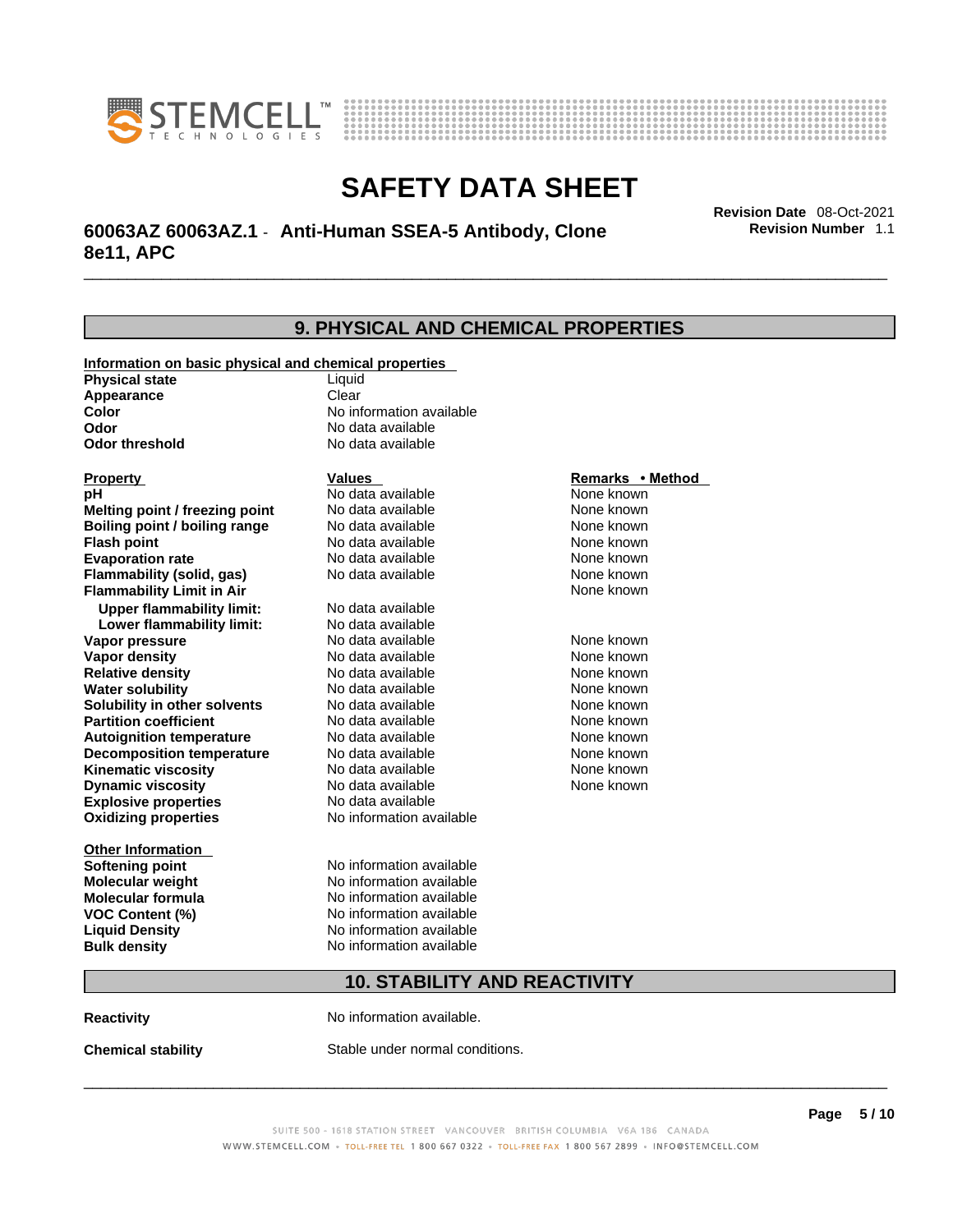



## \_\_\_\_\_\_\_\_\_\_\_\_\_\_\_\_\_\_\_\_\_\_\_\_\_\_\_\_\_\_\_\_\_\_\_\_\_\_\_\_\_\_\_\_\_\_\_\_\_\_\_\_\_\_\_\_\_\_\_\_\_\_\_\_\_\_\_\_\_\_\_\_\_\_\_\_\_\_\_\_\_\_\_\_\_\_\_\_\_\_\_\_\_ **Revision Date** 08-Oct-2021 **60063AZ 60063AZ.1** - **Anti-Human SSEA-5 Antibody, Clone 8e11, APC**

**Revision Number** 1.1

| <b>Possibility of hazardous reactions</b> None under normal processing.    |                                           |  |
|----------------------------------------------------------------------------|-------------------------------------------|--|
| <b>Conditions to avoid</b>                                                 | None known based on information supplied. |  |
| Incompatible materials                                                     | None known based on information supplied. |  |
| Hazardous decomposition products None known based on information supplied. |                                           |  |

### **11. TOXICOLOGICAL INFORMATION**

### **Information on likely routes of exposure**

#### **Product Information**

| <b>Inhalation</b>                                                              | Specific test data for the substance or mixture is not available. |  |
|--------------------------------------------------------------------------------|-------------------------------------------------------------------|--|
| Eye contact                                                                    | Specific test data for the substance or mixture is not available. |  |
| <b>Skin contact</b>                                                            | Specific test data for the substance or mixture is not available. |  |
| Specific test data for the substance or mixture is not available.<br>Ingestion |                                                                   |  |
| Symptoms related to the physical, chemical and toxicological characteristics   |                                                                   |  |

**Symptoms** No information available.

**Numerical measures of toxicity**

**Acute toxicity**

**Unknown acute toxicity** 0 % of the mixture consists of ingredient(s) of unknown toxicity

0 % of the mixture consists of ingredient(s) of unknown acute oral toxicity

0 % of the mixture consists of ingredient(s) of unknown acute dermal toxicity

0 % of the mixture consists of ingredient(s) of unknown acute inhalation toxicity (gas)

0 % of the mixture consists of ingredient(s) of unknown acute inhalation toxicity (vapor)

0 % of the mixture consists of ingredient(s) of unknown acute inhalation toxicity (dust/mist) Product Information

#### **Delayed and immediate effects as well as chronic effects from short and long-term exposure**

| <b>Skin corrosior</b><br>ion/irritation | `available.<br>No inforn<br>nation |
|-----------------------------------------|------------------------------------|
| Produc<br><b>Information</b>            |                                    |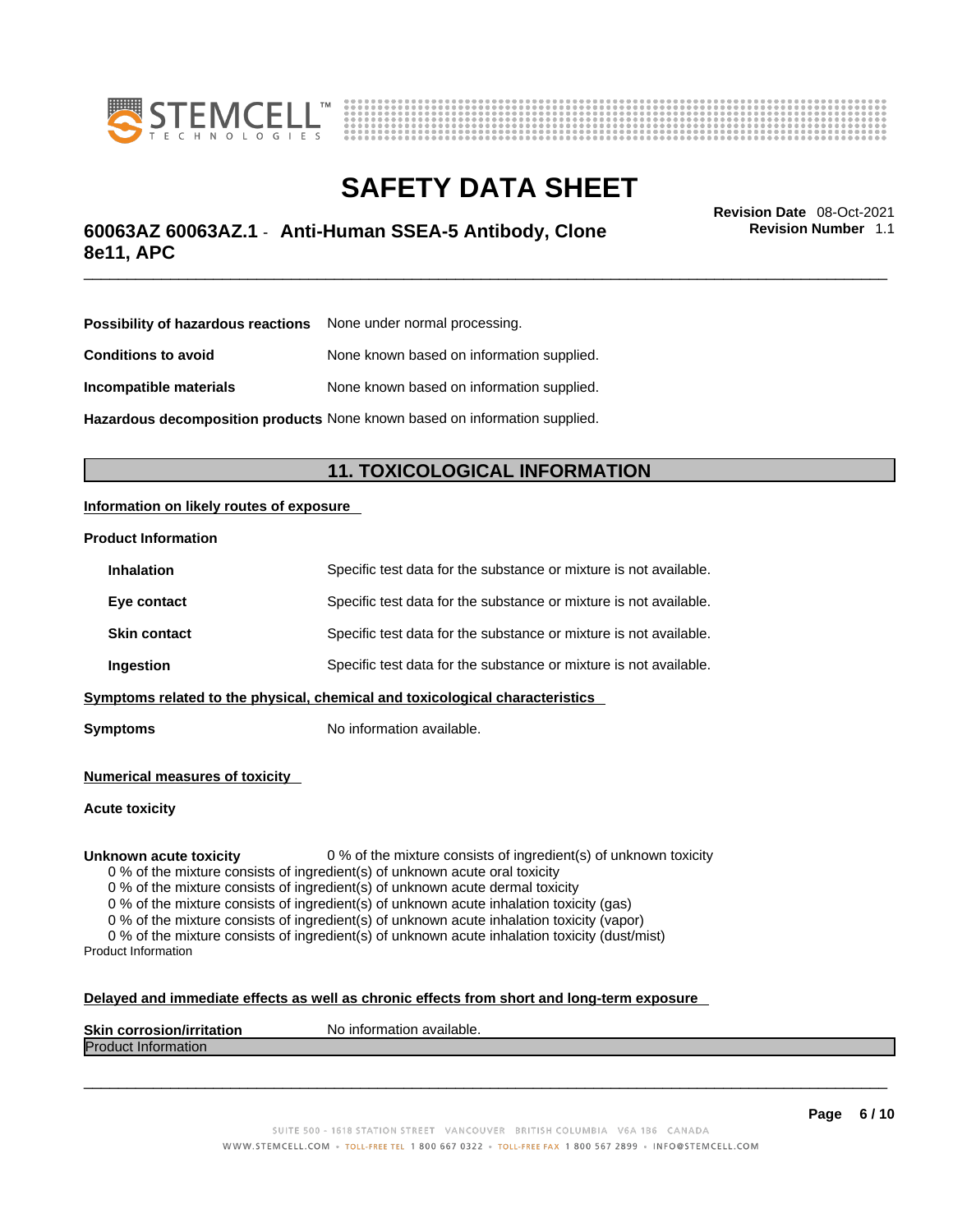



## \_\_\_\_\_\_\_\_\_\_\_\_\_\_\_\_\_\_\_\_\_\_\_\_\_\_\_\_\_\_\_\_\_\_\_\_\_\_\_\_\_\_\_\_\_\_\_\_\_\_\_\_\_\_\_\_\_\_\_\_\_\_\_\_\_\_\_\_\_\_\_\_\_\_\_\_\_\_\_\_\_\_\_\_\_\_\_\_\_\_\_\_\_ **Revision Date** 08-Oct-2021 **60063AZ 60063AZ.1** - **Anti-Human SSEA-5 Antibody, Clone 8e11, APC**

**Revision Number** 1.1

| Serious eye damage/eye irritation | No information available.  |  |  |
|-----------------------------------|----------------------------|--|--|
| <b>Product Information</b>        |                            |  |  |
| Respiratory or skin sensitization | No information available.  |  |  |
| <b>Product Information</b>        |                            |  |  |
| Germ cell mutagenicity            | No information available.  |  |  |
| <b>Product Information</b>        |                            |  |  |
| Carcinogenicity                   | No information available.  |  |  |
| <b>Reproductive toxicity</b>      | No information available.  |  |  |
| <b>Product Information</b>        |                            |  |  |
| <b>STOT - single exposure</b>     | No information available.  |  |  |
|                                   | <b>Product Information</b> |  |  |
| <b>STOT - repeated exposure</b>   | No information available.  |  |  |
| <b>Product Information</b>        |                            |  |  |
| <b>Aspiration hazard</b>          | No information available.  |  |  |

### **12. ECOLOGICAL INFORMATION**

| <b>Ecotoxicity</b>                   |                                    |  |
|--------------------------------------|------------------------------------|--|
| <b>Product Information</b>           |                                    |  |
| <b>Persistence and degradability</b> | No information available.          |  |
| <b>Bioaccumulation</b>               | There is no data for this product. |  |
| Other adverse effects                | No information available.          |  |

### **13. DISPOSAL CONSIDERATIONS**

| Waste treatment methods                |                                                                                                                    |  |
|----------------------------------------|--------------------------------------------------------------------------------------------------------------------|--|
| Waste from residues/unused<br>products | Dispose of in accordance with local regulations. Dispose of waste in accordance with<br>environmental legislation. |  |
| Contaminated packaging                 | Do not reuse empty containers.                                                                                     |  |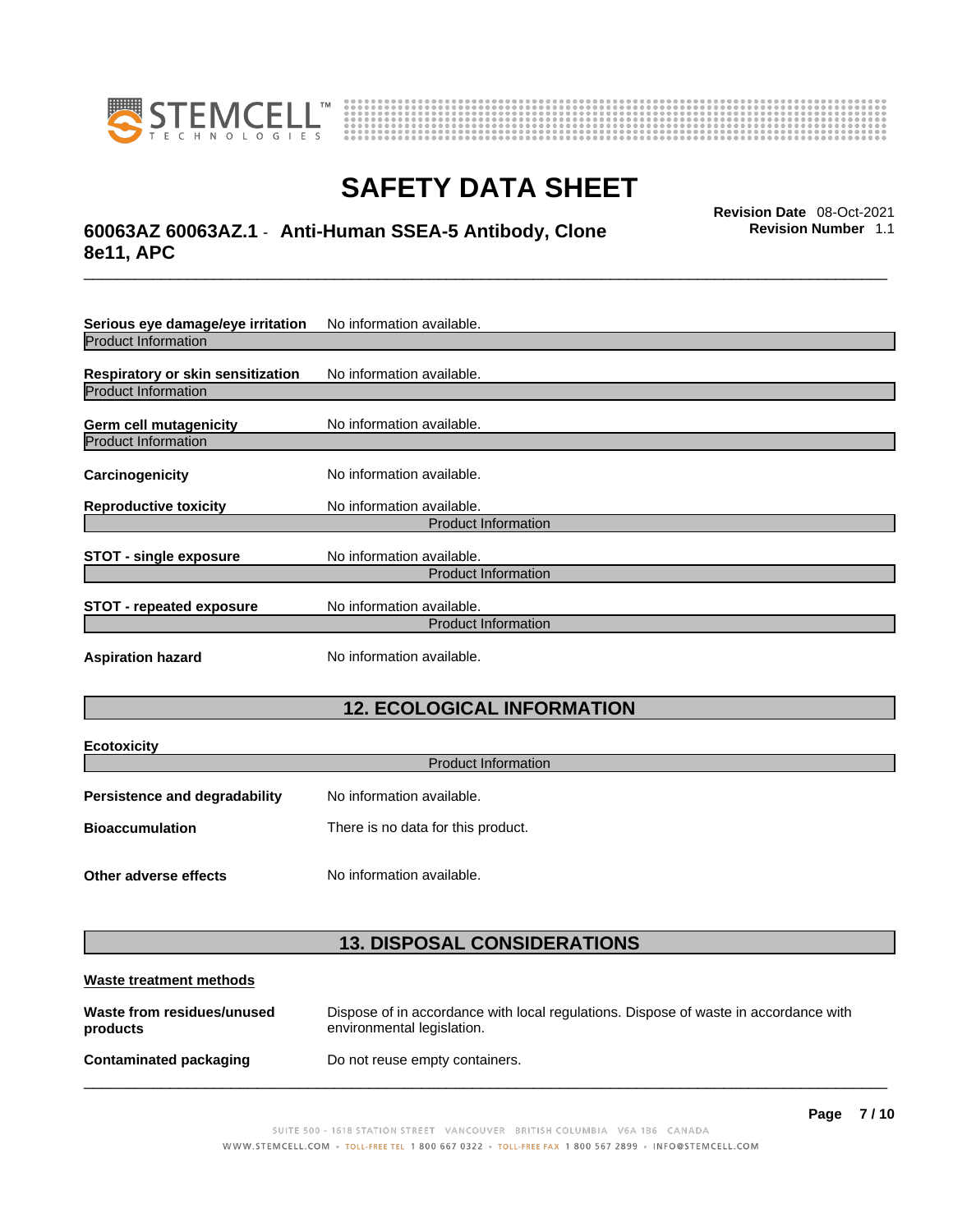



## \_\_\_\_\_\_\_\_\_\_\_\_\_\_\_\_\_\_\_\_\_\_\_\_\_\_\_\_\_\_\_\_\_\_\_\_\_\_\_\_\_\_\_\_\_\_\_\_\_\_\_\_\_\_\_\_\_\_\_\_\_\_\_\_\_\_\_\_\_\_\_\_\_\_\_\_\_\_\_\_\_\_\_\_\_\_\_\_\_\_\_\_\_ **Revision Date** 08-Oct-2021 **60063AZ 60063AZ.1** - **Anti-Human SSEA-5 Antibody, Clone 8e11, APC**

**Revision Number** 1.1

**US EPA Waste Number** P105

### **14. TRANSPORT INFORMATION**

| DOT         | Not regulated |
|-------------|---------------|
| TDG         | Not regulated |
| <b>MEX</b>  | Not regulated |
| ICAO (air)  | Not regulated |
| IATA        | Not regulated |
| <b>IMDG</b> | Not regulated |
| RID         | Not regulated |
| ADR         | Not regulated |
| ADN         | Not regulated |

### **15. REGULATORY INFORMATION**

| <b>International Inventories</b> |                 |
|----------------------------------|-----------------|
| <b>TSCA</b>                      | Complies        |
| <b>DSL/NDSL</b>                  | Complies        |
| <b>EINECS/ELINCS</b>             | Complies        |
| <b>ENCS</b>                      | Does not comply |
| <b>IECSC</b>                     | Complies        |
| <b>KECL</b>                      | Complies        |
| <b>PICCS</b>                     | Complies        |
| <b>AICS</b>                      | Complies        |

 **Legend:** 

 **TSCA** - United States Toxic Substances Control Act Section 8(b) Inventory  **DSL/NDSL** - Canadian Domestic Substances List/Non-Domestic Substances List

 **EINECS/ELINCS** - European Inventory of Existing Chemical Substances/European List of Notified Chemical Substances

 **ENCS** - Japan Existing and New Chemical Substances

 **IECSC** - China Inventory of Existing Chemical Substances

 **KECL** - Korean Existing and Evaluated Chemical Substances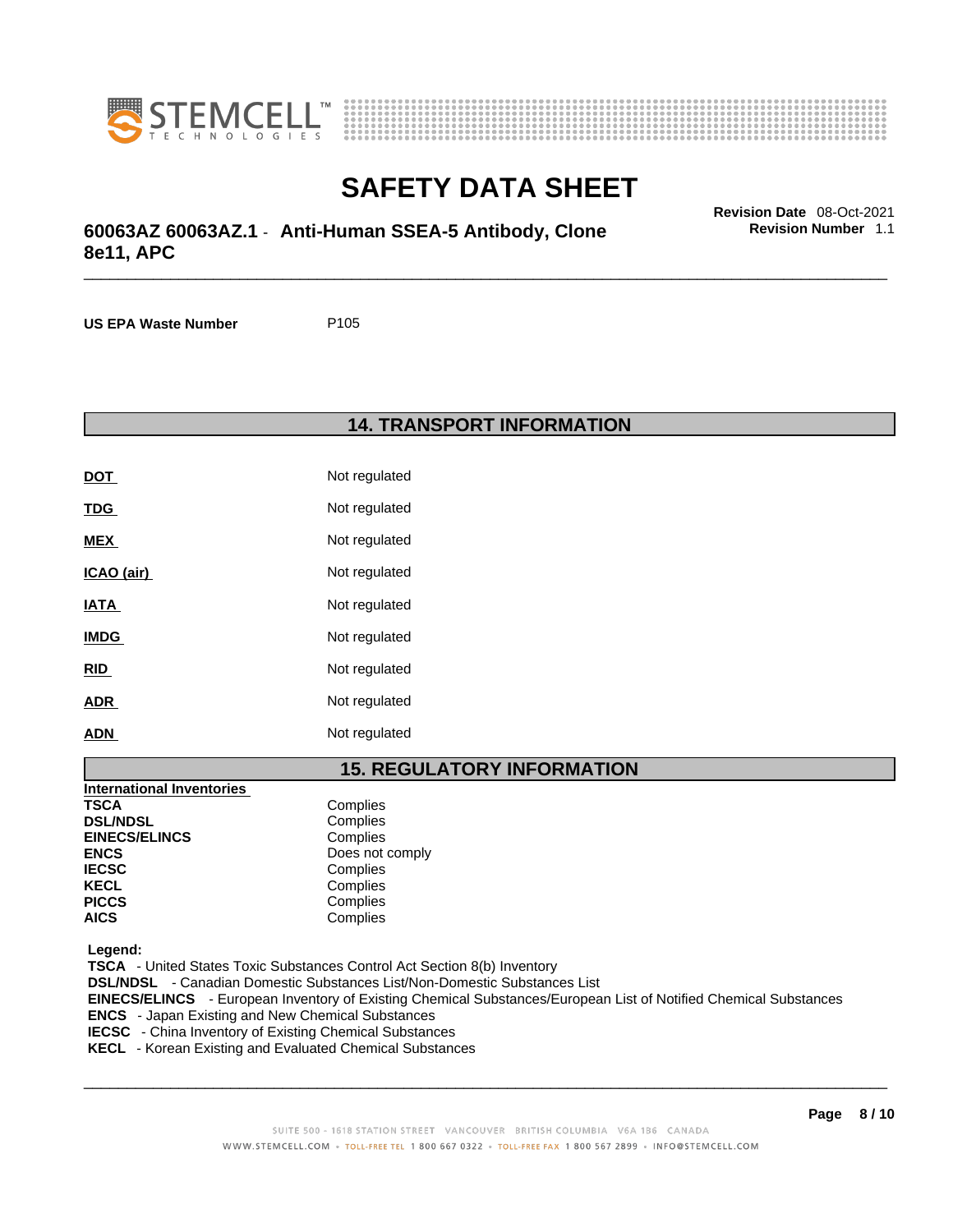



## \_\_\_\_\_\_\_\_\_\_\_\_\_\_\_\_\_\_\_\_\_\_\_\_\_\_\_\_\_\_\_\_\_\_\_\_\_\_\_\_\_\_\_\_\_\_\_\_\_\_\_\_\_\_\_\_\_\_\_\_\_\_\_\_\_\_\_\_\_\_\_\_\_\_\_\_\_\_\_\_\_\_\_\_\_\_\_\_\_\_\_\_\_ **Revision Date** 08-Oct-2021 **60063AZ 60063AZ.1** - **Anti-Human SSEA-5 Antibody, Clone 8e11, APC**

**Revision Number** 1.1

 **PICCS** - Philippines Inventory of Chemicals and Chemical Substances

 **AICS** - Australian Inventory of Chemical Substances

#### **US Federal Regulations**

### **SARA 313**

Section 313 of Title III of the Superfund Amendments and Reauthorization Act of 1986 (SARA). This product does not contain any chemicals which are subject to the reporting requirements of the Act and Title 40 of the Code of Federal Regulations, Part 372.

| SARA 311/312 Hazard Categories    |    |  |
|-----------------------------------|----|--|
| Acute health hazard               | N٥ |  |
| <b>Chronic Health Hazard</b>      | No |  |
| <b>Fire hazard</b>                | No |  |
| Sudden release of pressure hazard | No |  |
| <b>Reactive Hazard</b>            | No |  |

### **CWA (Clean WaterAct)**

This product does not contain any substances regulated as pollutants pursuant to the Clean Water Act (40 CFR 122.21 and 40 CFR 122.42).

### **CERCLA**

This material, as supplied, does not contain any substances regulated as hazardous substances under the Comprehensive Environmental Response Compensation and Liability Act (CERCLA) (40 CFR 302) or the Superfund Amendments and Reauthorization Act (SARA) (40 CFR 355). There may be specific reporting requirements at the local, regional, or state level pertaining to releases of this material.

### **US State Regulations**

#### **California Proposition 65**

This product does not contain any Proposition 65 chemicals.

### **U.S. State Right-to-Know Regulations**

#### **US State Regulations**

| Chemical name            | New Jersey | <b>Massachusetts</b> | Pennsylvania |
|--------------------------|------------|----------------------|--------------|
| Water                    |            |                      |              |
| 7732-18-5                |            |                      |              |
| Sodium Phosphate Dibasic |            |                      |              |
| 7558-79-4                |            |                      |              |
| Sodium Azide             |            |                      |              |
| 26628-22-8               |            |                      |              |